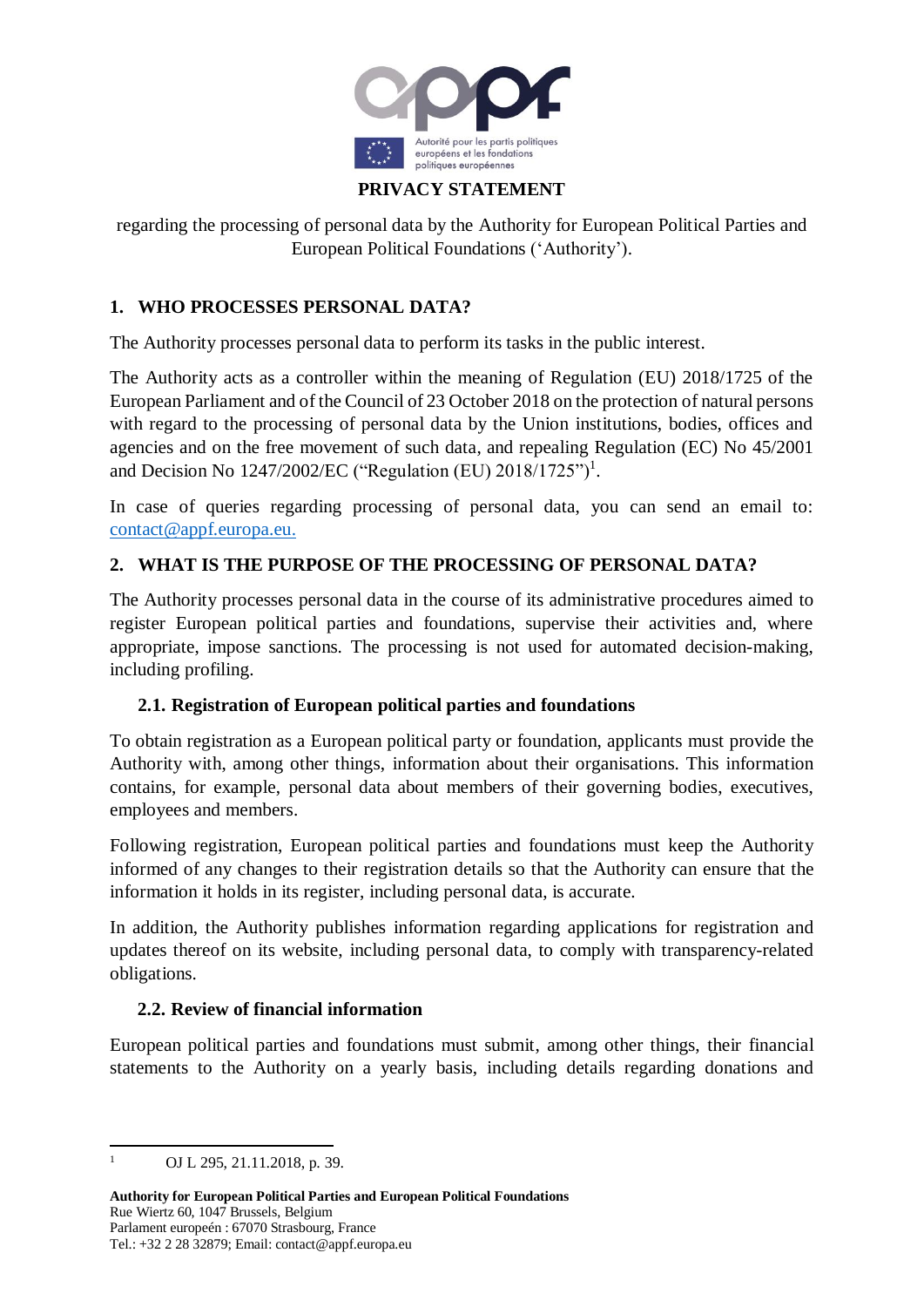contributions. This information contains, for example, personal data about donors and members.

In addition, the Authority publishes information regarding donations on its website, including personal data, to comply with transparency-related obligations.

## **2.3. Administrative investigations**

In order to discharge its tasks and, where appropriate, determine if a sanction should be imposed, the Authority launches administrative investigations. In that context, the Authority may request European political parties and foundations to submit information, including document productions, through formal requests. The information requested may include, for example, personal data about members and donors.

If a sanction is ultimately /imposed, the Authority must publish the details of and reasons for its decisions, which may, in certain cases, identify natural persons.

# **3. LEGAL BASIS FOR THE PROCESSING**

The Authority processes personal data to perform its tasks in the public interest assigned to it by Regulation (EU, Euratom) No 1141/2014 of the European Parliament and of the Council of 22 October 2014 on the statute and funding of European political parties and European political foundations ("Regulation (EU, Euratom) No 1141/2014")<sup>2</sup>. Processing activities are therefore based on Article 5(1)(a) of Regulation (EU) 2018/1725.

Regulation (EU, Euratom) No 1141/2014 is further complemented by Commission Delegated Regulation (EU, Euratom) 2015/2401 and Commission Implementing Regulation  $(EU)$  2015/2246<sup>3</sup>.

# **4. CATEGORIES OF PERSONAL DATA COLLECTED**

The information processed by the Authority may include, for example, name, nationality, date of birth, domicile and function of members of governing bodies, possibly executives, employees, members and potentially donors of European political parties and foundations. That information may also contain indications regarding a data subject's political views. The Authority may also process other categories of personal data (*e.g.*, national identification numbers), taking into account the concrete circumstances of a specific case and the need to carry out particular checks and verifications.

# **5. HOW LONG DO WE STORE PERSONAL DATA?**

The Authority retains personal data gathered in the context of the registration of European political parties and foundations for the duration of the processing operations and until five years following the year of deregistration of the European political party or foundation concerned, or following the year in which the legal entity concerned ceases to exist. The

**<sup>.</sup>** <sup>2</sup> OJ L 317 4.11.2014, p. 1.

<sup>3</sup> Commission Delegated Regulation (EU, Euratom) 2015/2401 of 2 October 2015 on the content and functioning of the Register of European political parties and foundations, OJ L 333, 19.12.2015, p.50; and Commission Implementing Regulation (EU) 2015/2246 of 3 December 2015 on detailed provisions for the registration number system applicable to the register of European political parties and European political foundations and information provided by standard extracts from the register, OJ L 318, 4.12.2015, p.28.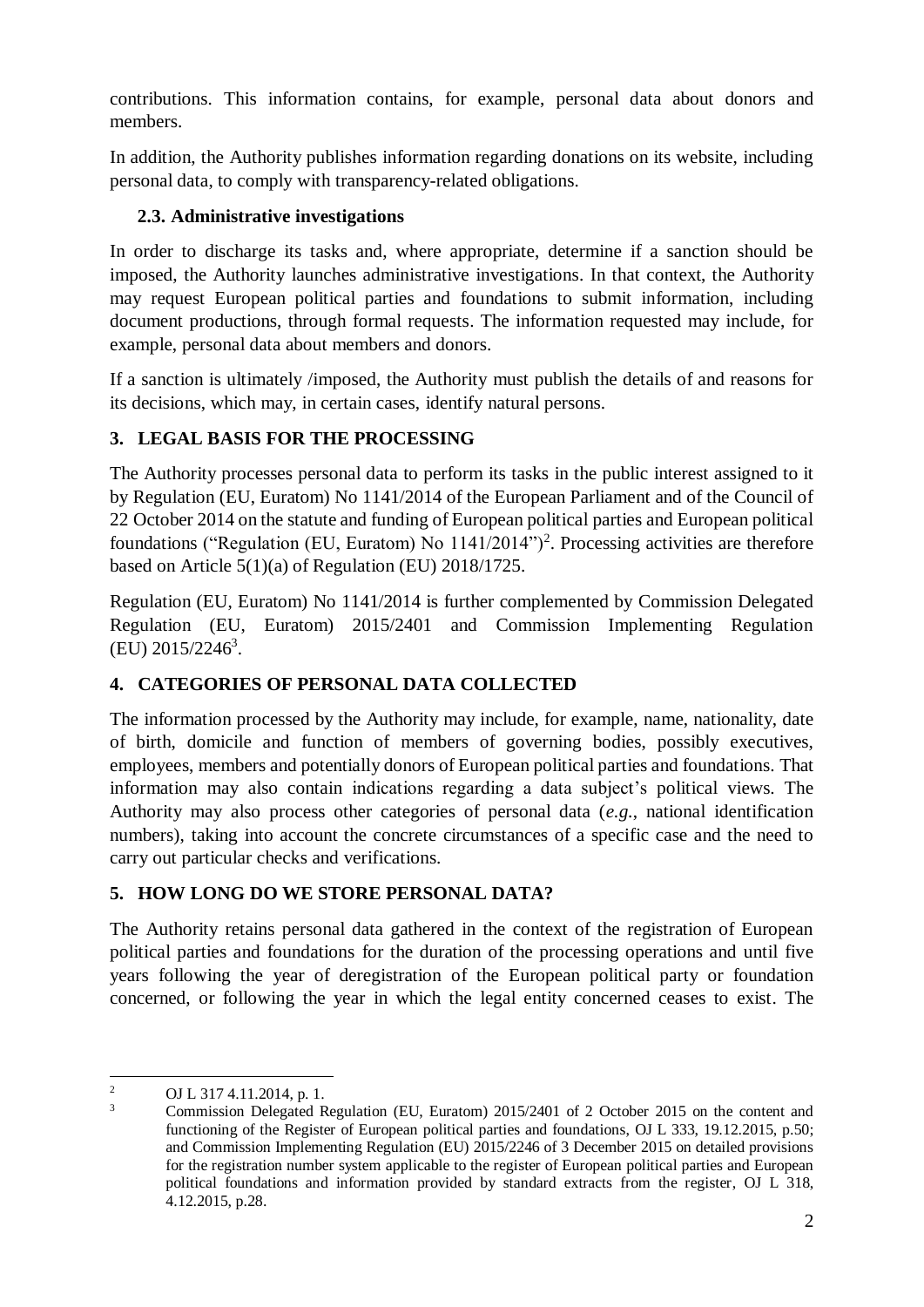information - and personal data - contained in the Authority's Register is, however, stored without time limit pursuant to Commission Delegated Regulation (EU, Euratom) 2015/2401.

The Authority retains personal data gathered in the context of the review of financial information for the duration of the processing operations and until five years following the year of discharge of the relevant Union budget by the European Parliament.

The Authority may retain personal data for longer time periods in case of legal proceedings or administrative investigations.

Regardless of retention periods, personal data published on the Authority's website are erased from that website at the latest 24 months after publication.

## **6. WHO HAS ACCESS TO INFORMATION AND TO WHOM IS IT DISCLOSED?**

Access to personal data is generally limited to the Authority's staff only.

Pursuant to Regulation (EU, Euratom) No 1141/2014, the Authority must, however, cooperate and occasionally share information with public institutions, bodies, offices and agencies for verification and control purposes. The relevant exchanges would primarily take place with the European Parliament, the European Anti-Fraud Office, the European Court of Auditors, as well as the competent departments of the Member States.

In addition, information, including personal data, is disclosed to the general public to comply with transparency-related obligations.

## **7. HOW DO WE PROTECT AND SAFEGUARD INFORMATION?**

In order to protect personal data, a number of technical and organisational measures have been put in place. Those measures include restricting access to the data to authorised personnel on a need-to-know basis, as well as using secure electronic environments for electronic files and locked cupboards and safes for physical files.

## **8. WHAT ARE THE RIGHTS OF DATA SUBJECTS AND HOW DATA SUBJECTS CAN EXERCISE THEM?**

Pursuant to Regulation (EU) 2018/1725, data subjects can exercise the following rights: right to be informed; right to access their personal data; right to rectification, in case their personal data are inaccurate or incomplete; where applicable, the right to restrict the processing of their personal data; and where applicable, the right to erasure of personal data and the right to object to the processing of personal data on grounds relating to particular situation.

If data subjects would like to exercise their rights under Regulation (EU) 2018/1725, or if they have comments, questions or concerns, or if they would like to submit a complaint regarding the collection and use of their personal data, they can send an email to [contact@appf.europa.eu.](mailto:contact@appf.europa.eu)

Please note that exceptions, derogations and restrictions based on Regulation (EU) 2018/1725 and Regulation (EU, Euratom) No 1141/2014 may apply. In particular, the Authority may not be able to inform data subjects or erase, rectify or stop processing personal data held or published, where processing activities are carried out to discharge a legal obligation imposed on the Authority by Regulation (EU, Euratom) No 1141/2014, or where the Authority conducts administrative investigations that would be jeopardised by the exercise of those rights. Restrictions remain applicable for as long as the reasons justifying them exist.